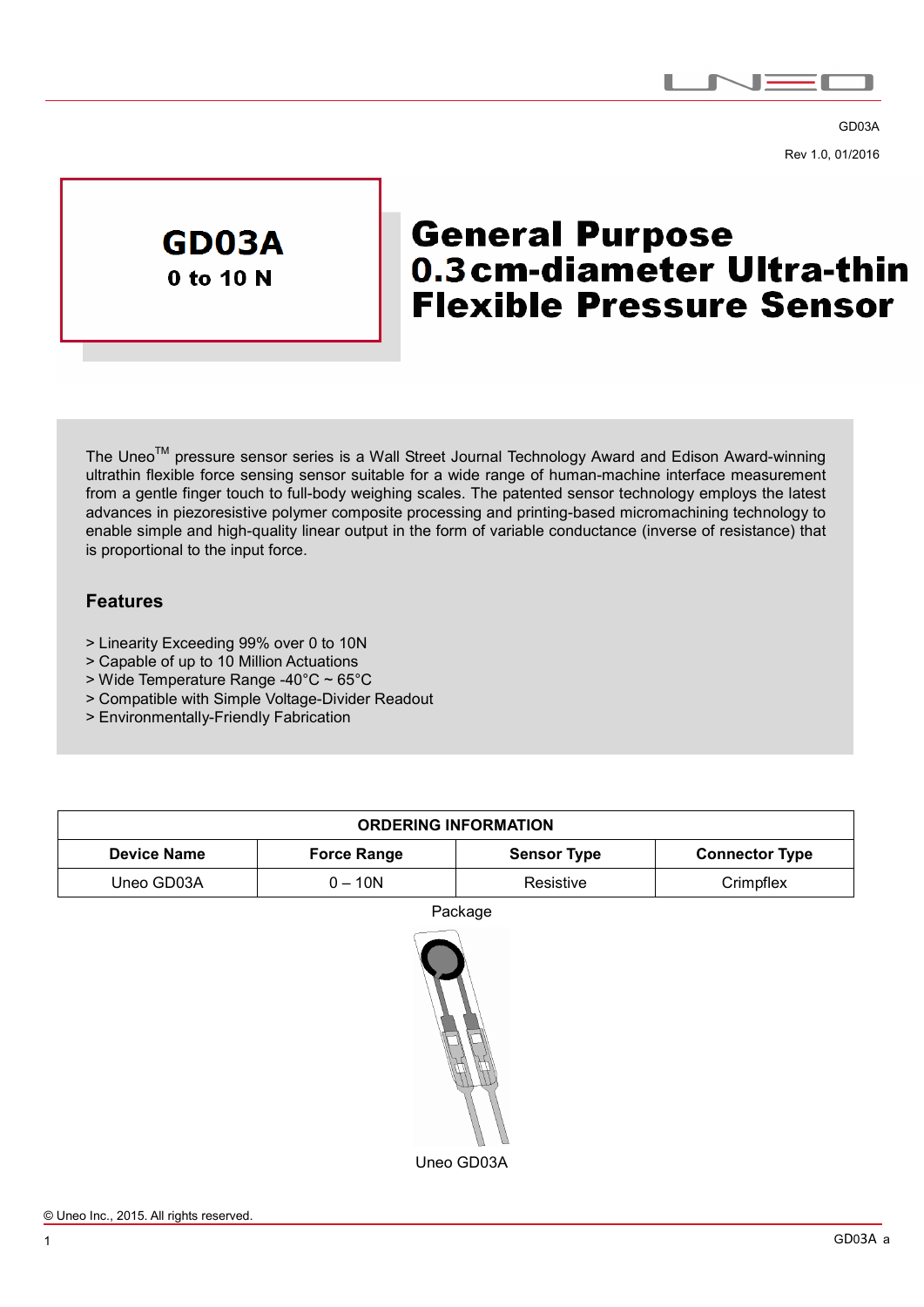## **Operating Characteristics**

 $\overline{a}$ 

| <b>Characteristic</b>                  | Symbol           | <b>Min</b> | <b>Typ</b> | Max | <b>Unit</b> |
|----------------------------------------|------------------|------------|------------|-----|-------------|
| Force Range <sup>(1)</sup>             | $F_{OP}$         | 0          |            | 10  | N           |
| Linearity $^{(2)}$                     |                  |            | 0.99       |     |             |
| Repeatability <sup>(3)</sup>           |                  |            | ±2         |     | $\%$        |
| Hysteresis <sup>(4)</sup>              |                  |            | ±2         |     | %           |
| Drift <sup>(5)</sup>                   |                  |            | 6          |     | $%$ /log(s) |
| Response Time <sup>(6)</sup>           | $t_{\mathsf{R}}$ |            |            | 0.1 | ms          |
| Temperature Sensitivity <sup>(7)</sup> | Y/T              |            | 0.35       |     | $\%$ /°C    |

**Table 1.** Operating Characteristics (TA = 25°C unless otherwise noted, F is positive)

- 1. The equivalent pressure on sensor can be computed as the force on sensing area divided by the sensor area. Depending on the application, the usable force range could be higher than 10N.
- 2. Linearity indicates how well force vs. sensor conductance is correlated linearly. It is computed by taking the coefficient of determination, or  $R^2$ , of measurements in sensor's operating force range.
- 3. Repeatability accounts for how well the sensor can reproduce a reading when the same force is applied within the rated operating force range using precision actuation systems. Results could vary depending on the stability of mechanical setup.
- 4. Hysteresis is the difference between sensor output values when force is added or removed continuously from the sensor. The value is defined by the maximum difference in sensor output values, at the same force, during the loading and unloading of force in the rated operating force range.
- 5. Drift is the gradual shift the sensor output while the sensor is subjected to a fixed force, and is defined as percentage of shift relative to initial reading over time. Typically, the sensor conductance will increase gradually with time, so such factor should be considered to derive accurate force measurement.
- 6. Response time  $(t_R)$  is defined as the time for the incremental change in the output to get from 10% to 90% of the final value when subjected to a change in applied force.
- 7. Temperature Sensitivity is measured by the percentage change in output conductance per change in operating temperature. The rating is only applicable when sensor is operated within conditions described in Table 2.

# **Maximum Ratings**

**Table 2.** Maximum Ratings

| Rating                       | Symbol       | Value          | Unit    |
|------------------------------|--------------|----------------|---------|
| Storage Temperature          | l stg        | $-40$ to $+90$ | $\circ$ |
| <b>Operating Temperature</b> | $\mathbf{H}$ | $-40$ to $+65$ | $\sim$  |

**Operating beyond the specified limits could change the sensor output characteristic permanently.**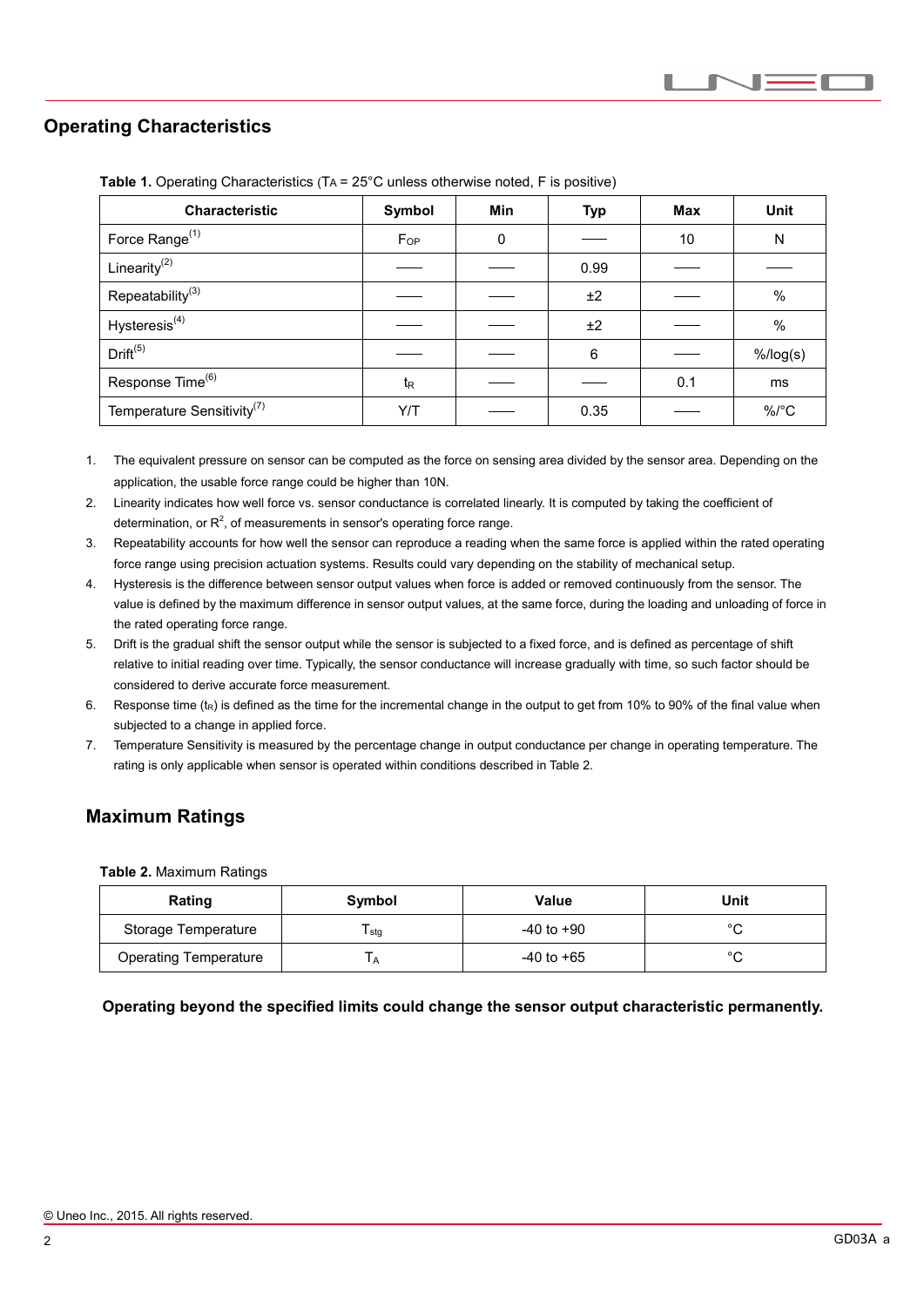#### П п  $\overline{\phantom{a}}$

#### **Measurement Circuit**

 $\overline{a}$ 

Two methods to measure UNEO sensor is shown below:

1. Using an operational amplifier (OP-AMP) in an inverting configuration to obtain a voltage output that varies linearly with respect to force input. Use this circuit if high output linearity is desired.





2. Using a fixed resistor R1 in a voltage divider configuration for an output V2 that increases with respect to added force. Use this circuit topology for budget or power-conscious applications.





Note:

1. R1 is 1Kohm to 100Kohm

2. V2 is 0 to +Vr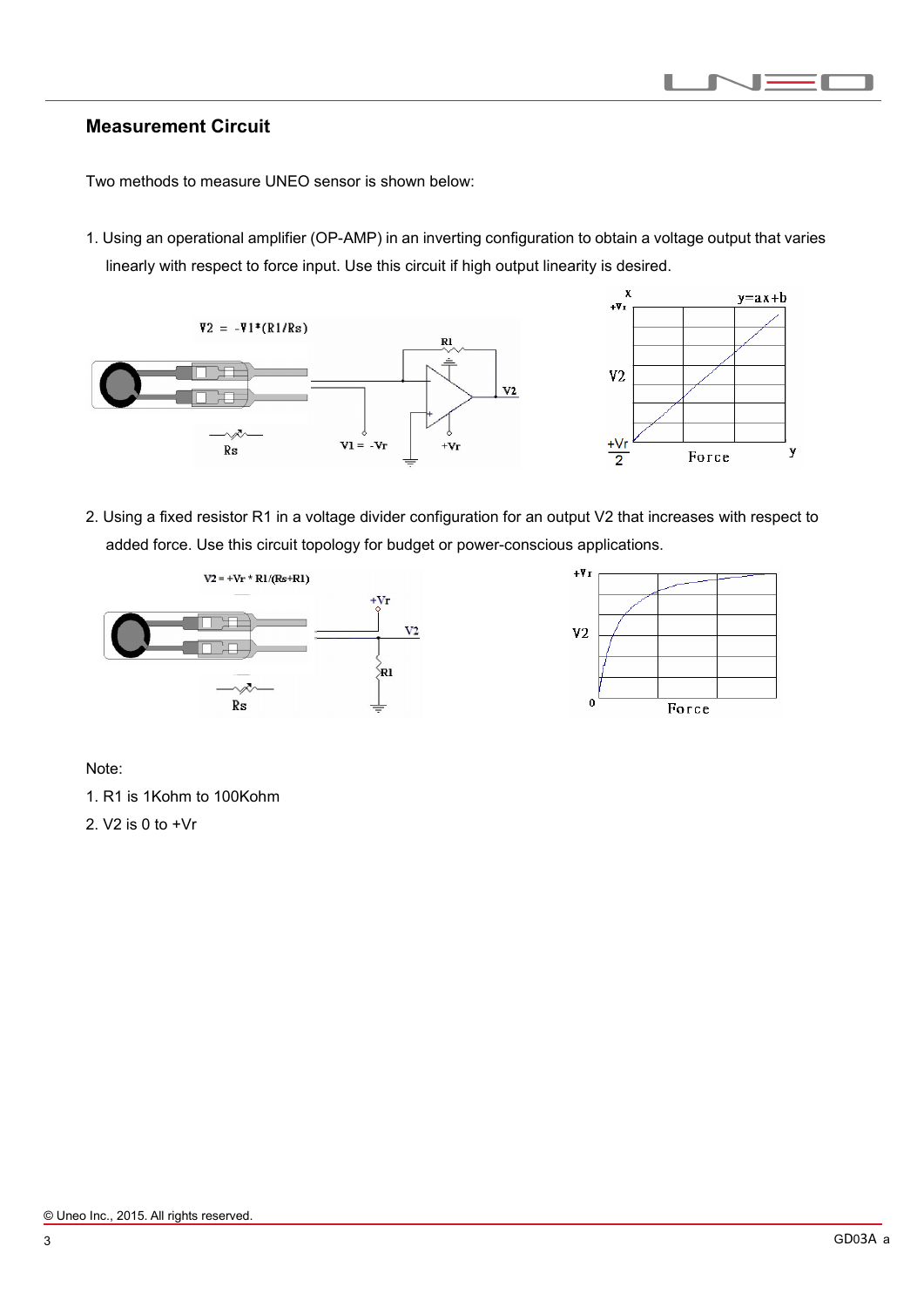

# **Dimension**

 $\overline{a}$ 

| DIM | <b>Millimeters</b> |  |
|-----|--------------------|--|
| А   | $4.6 \pm 0.5$      |  |
| в   | $3.1 \pm 0.25$     |  |
| C   | $2.54 \pm 0.2$     |  |
| D   | $0.3 + 0.03$       |  |
| E   | $16.7 \pm 0.5$     |  |
| F   | $0.1 \pm 0.01$     |  |
| G   | $0.2 + 0.02$       |  |